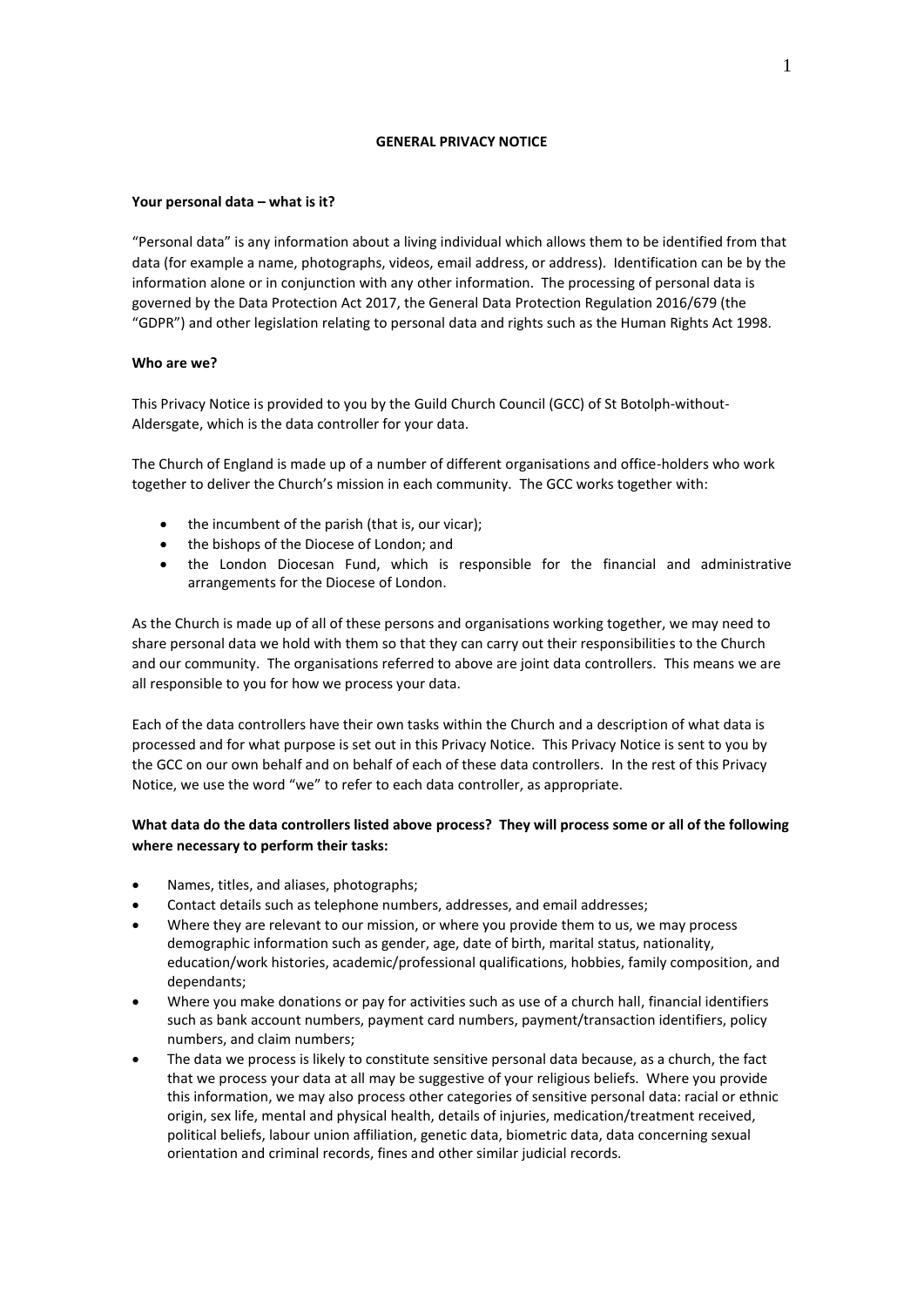#### **How do we process your personal data?**

The data controllers will comply with their legal obligations to keep personal data up to date; to store and destroy it securely; to not collect or retain excessive amounts of data; to keep personal data secure, and to protect personal data from loss, misuse, unauthorised access and disclosure and to ensure that appropriate technical measures are in place to protect personal data.

We use your personal data for some or all of the following purposes:

- To enable us to meet all legal and statutory obligations (which include maintaining and publishing our electoral roll in accordance with the Church Representation Rules);
- To carry out comprehensive safeguarding procedures (including due diligence and complaints handling) in accordance with best safeguarding practice from time to time with the aim of ensuring that all children and adults-at-risk are provided with safe environments;
- To minister to you and provide you with pastoral and spiritual care (such as visiting you when you are gravely ill or bereaved) and to organise and perform ecclesiastical services for you, such as baptisms, confirmations, weddings and funerals;
- To deliver the Church's mission to our community, and to carry out any other voluntary or charitable activities for the benefit of the public as provided for in the constitution and statutory framework of each data controller;
- To administer the parish, deanery, archdeaconry and diocesan membership records;
- To fundraise and promote the interests of the Church and charity;
- To maintain our own accounts and records;
- To process a donation that you have made (including Gift Aid information);
- To seek your views or comments;
- To notify you of changes to our services, events and role holders;
- To send you communications which you have requested and that may be of interest to you. These may include information about campaigns, appeals, other fundraising activities;
- To process a grant or application for a role;
- To enable us to provide a voluntary service for the benefit of the public in a particular geographical area as specified in our constitution;
- Our processing also includes the use of CCTV systems for the prevention and prosecution of crime.

### **What is the legal basis for processing your personal data?**

Most of our data is processed because it is necessary for our legitimate interests, or the legitimate interests of a third party (such as another organisation in the Church of England). An example of this would be our safeguarding work to protect children and adults at risk. We will always take into account your interests, rights and freedoms.

Some of our processing is necessary for compliance with a legal obligation. For example, we are required by the Church Representation Rules to administer and publish the electoral roll, and under Canon Law to announce forthcoming weddings by means of the publication of banns.

We may also process data if it is necessary for the performance of a contract with you, or to take steps to enter into a contract. An example of this would be processing your data in connection with the hire of church facilities.

Religious organisations are also permitted to process information about your religious beliefs to administer membership or contact details.

Where your information is used other than in accordance with one of these legal bases, we will first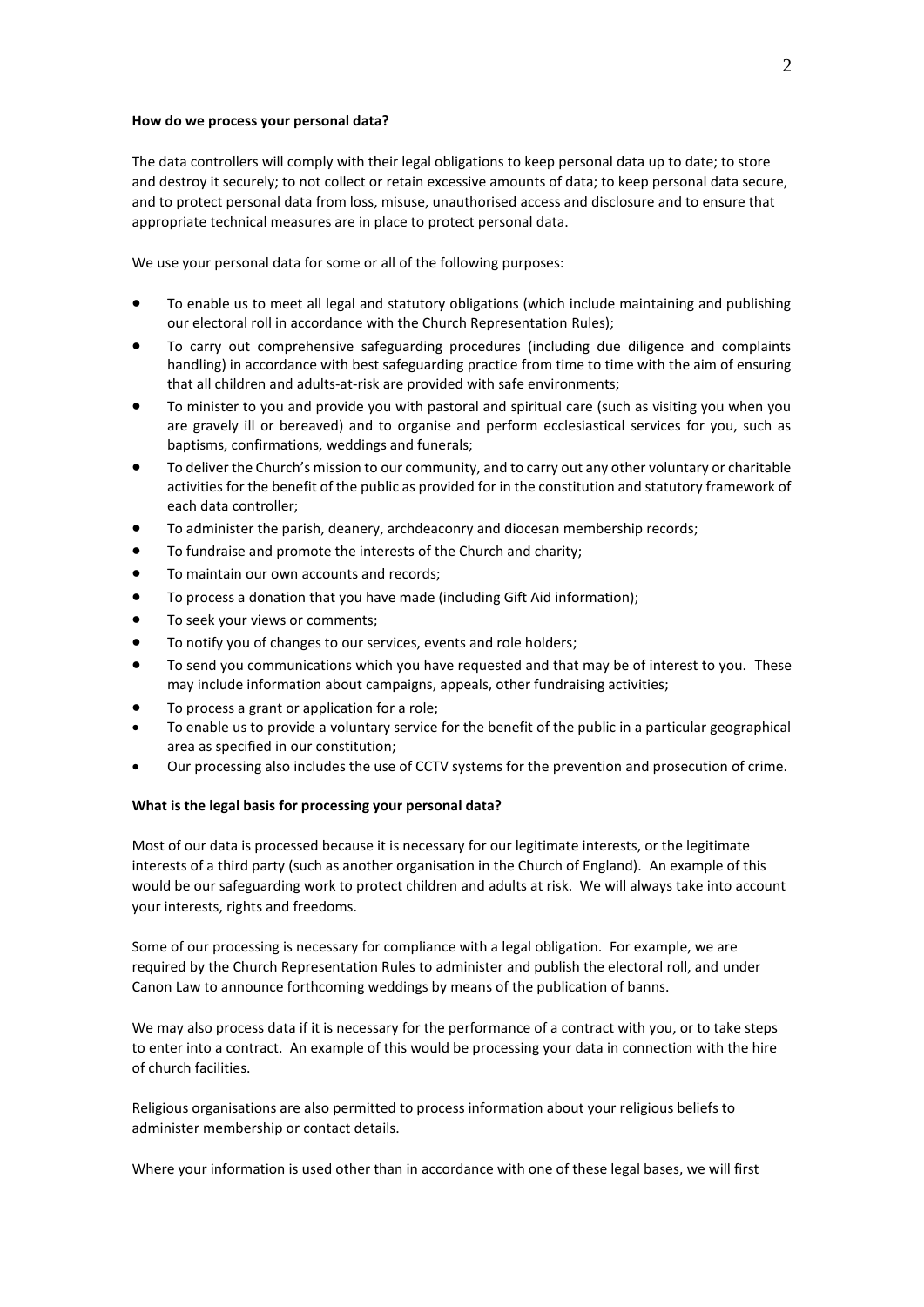#### obtain your consent to that use.

#### **Sharing your personal data**

Your personal data will be treated as strictly confidential. It will only be shared with third parties where it is necessary for the performance of our tasks or where you first give us your prior consent. It is likely that we will need to share your data with some or all of the following (but only where necessary):

- The appropriate bodies of the Church of England including the other data controllers;
- Our agents, servants and contractors. For example, we may ask a commercial provider to send out newsletters on our behalf, or to maintain our database software;
- Other clergy or lay persons nominated or licensed by the bishops of the Diocese of London to support the mission of the Church in our parish. For example, our clergy are supported by our area dean and archdeacon, who may provide confidential mentoring and pastoral support. Assistant or temporary ministers, including curates, deacons, licensed lay ministers, commissioned lay ministers or persons who may participate in our mission in support of our regular clergy;
- Other persons or organisations operating within the Diocese of London including, where relevant, the London Diocesan Board for Schools and Subsidiary Bodies;
- On occasion, other churches or ministries with which we are carrying out joint events or activities.

### **How long do we keep your personal data?**

We will keep some records permanently if we are legally required to do so. We may keep some other records for an extended period of time. For example, it is current best practice to keep financial records for a minimum period of 7 years to support HMRC audits. In general, we will endeavour to keep data only for as long as we need it. This means that we may delete it when it is no longer needed.

### **Your rights and your personal data**

You have the following rights with respect to your personal data:

When exercising any of the rights listed below, in order to process your request, we may need to verify your identity for your security. In such cases we will need you to respond with proof of your identity before you can exercise these rights.

- 1. The right to access information we hold on you
	- At any point you can contact us to request the information we hold on you as well as why we have that information, who has access to the information and where we obtained the information from. Once we have received your request, we will respond within one month.
	- There are no fees or charges for the first request but additional requests for the same data may be subject to an administrative fee.
- 2. The right to correct and update the information we hold on you
	- If the data we hold on you is out of date, incomplete or incorrect, you can inform us and your data will be updated.
- 3. The right to have your information erased
	- If you feel that we should no longer be using your data or that we are illegally using your data, you can request that we erase the data we hold.
	- When we receive your request, we will confirm whether the data has been deleted or the reason why it cannot be deleted (for example because we need it for our legitimate interests or regulatory purpose(s)).